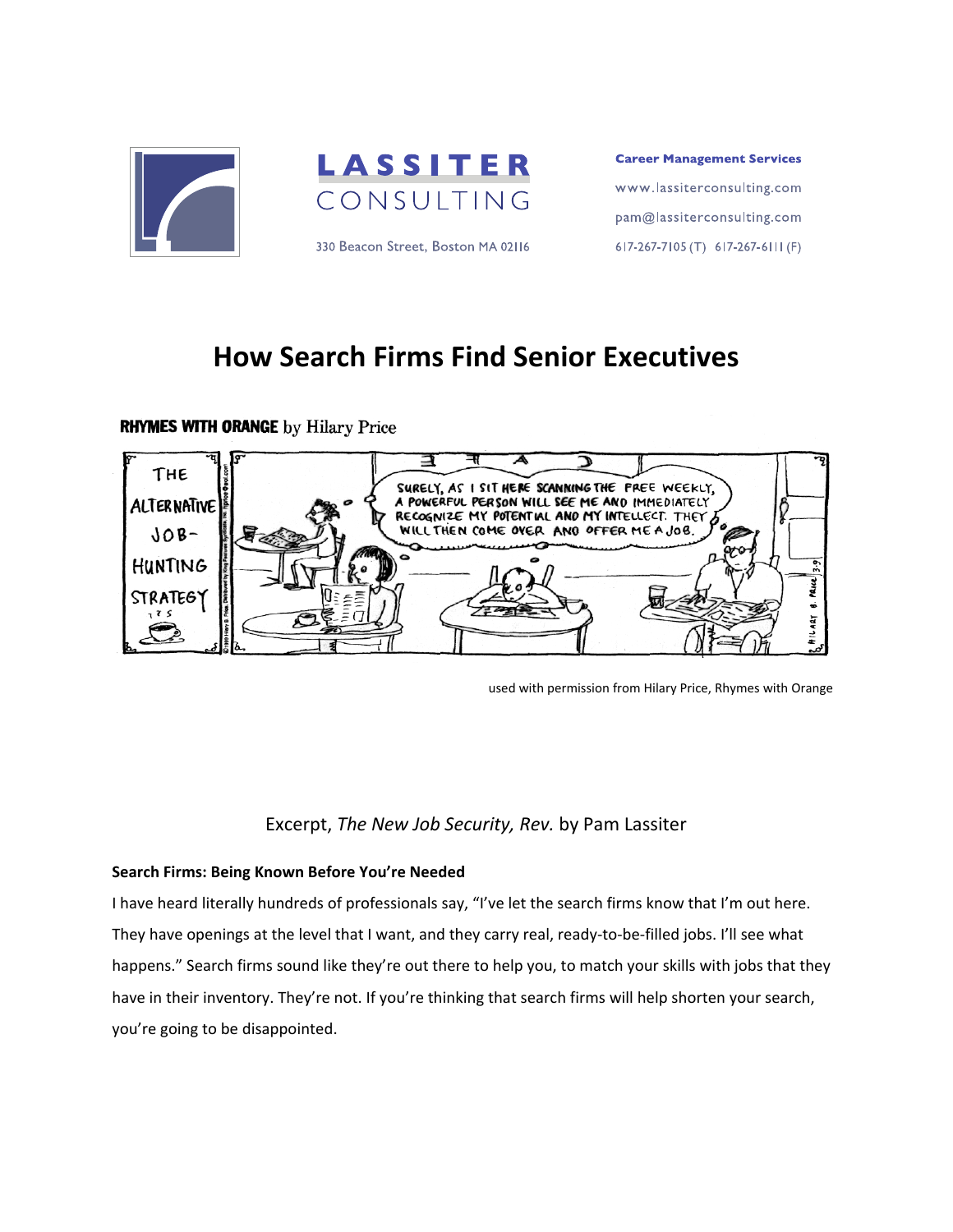Follow the money. Who pays the search firms? Companies filling openings pay search firms to find *exactly* what they are looking for. That means that search firms are working for the *companies*, not the job seeker. The search firm considers the company that hired them a client; you're the candidate. Retained firms operate at the higher ends of the salary scale and are paid regardless of a search's outcome. Contingency firms work at the lower end of the salary scale and are paid only if the position is filled. Some firms may do both, in different divisions. Know which category any search firm that you might work with is in, as well as their reputation, because they are motivated differently and behave differently. Your response to them should be different, too. Just don't bother with unsolicited emails to the search firms unless you have nothing better to do. You'd rather differentiate yourself by networking in rather than by being a cold call that comes in a mail (or email) bag along with the junk mail and thousands of your competitors. Retained firms will do whatever they can to meet client expectations, and to meet them quickly. If you're not an exact match with a position's specifications, a major search firm typically will not consider you. If you're at the CEO level, you need to be "found" or recommended in, but for the exact-fitting job at the right time...the proverbial needle in the haystack. They're not being discriminatory or unfair or mean; they just don't get paid for going "out of spec," or presenting candidates (you) who don't exactly match the client's specifications. If the client asks for a yellow duck with an orange bill, and you are a white duck with an orange bill, you may still make the right noises and have webbed feet, but their client won't be happy.

If you are changing functions or industries, a search firm will have a hard time presenting you to a company. Stuart Sadick, partner and global sector lead of Consulting and Advisory Services at Heidrick & Struggles, reports that presenting the "round pegs and round holes" is their first priority and sometimes eliminates going outside of the client's industry. Looking for work through your network is a better bet than using a search firm if you're not a "round‐round." Rather than wasting energy bemoaning the unfairness of search firms not helping you with your functional or industry change, understand for whom they are working. They're anticipating and meeting customer needs as quickly as possible, which explains why they don't get back to you a lot of the time.

> *If you are changing functions or industries, a search firm will have a hard time presenting you to a company.*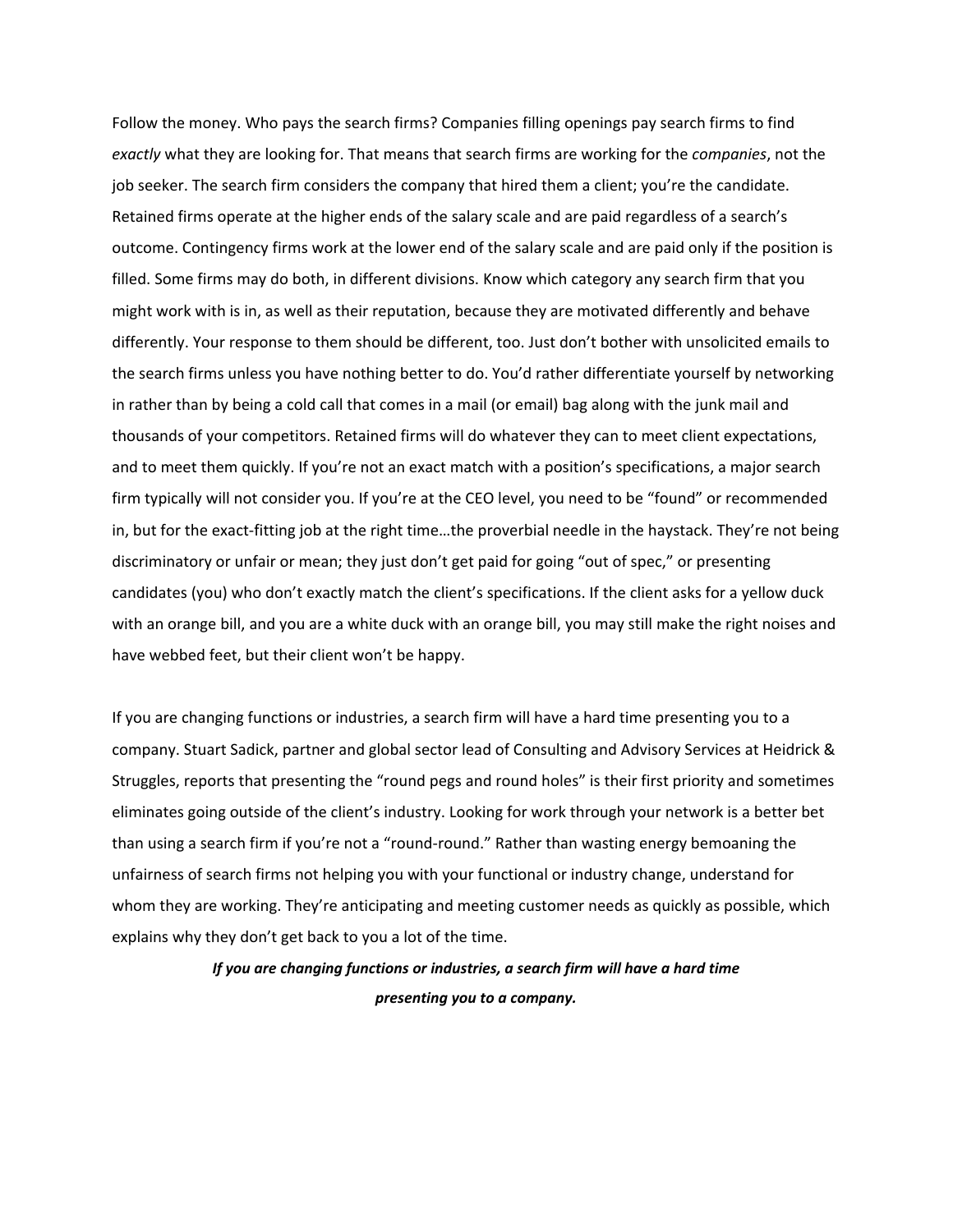Including search firms as part of your strategy is fine. Since 10 to 15 percent of professionals find their jobs through search firms, you don't want to ignore them. But you also don't want to spend 60 to 70 percent of your time on them. Job seekers think that they're making progress on their search when they email résumés to search firms, not realizing that the odds of a "hit" on *any* unsolicited emails are less than 1 percent, according to Dave Opton of ExecuNet, source of ongoing marketplace research, and during a slow time it could be lower than that. Boom times are a little easier, but it's always important to *be known before you're needed*. Stay tuned for how to *help search firms* and get them to pay attention to you rather than asking them to help *you* in unsolicited emails…not a good use of your time.

**The Big Five Search Firms**, the largest five executive‐level and international search firms that handle some of the most senior-level searches in the world, are:

Heidrick & Struggles, www.heidrick.com Korn/Ferry International, www.kornferry.com Russell Reynolds Associates, www.russellreynolds.com SpencerStuart, www.spencerstuart.com Egon Zehnder International, www.ezi.com

These top firms typically manage searches for jobs with a compensation of \$250,000 or more. As you can imagine, these firms are the hardest to penetrate on a cold‐call basis because their openings are highly sought after and the process is typically confidential. Partners at all of these firms emphasize the importance of building relationships with them. They are not a quick phone call you make when you want a job. If the goal is being known before you're needed, what's going to make them put you in their iPhone? Building your reputation is the best answer, but being helpful to them by 1) acting as a source, and 2) referring them to companies that might need to conduct a search will get you points as well.

## **What Search Firms Want**

George Davis is a global managing partner on the Executive Committee of Egon Zehnder International, one of the five prestigious firms mentioned above, and co-leader of the Board/CEO Practice. In other words, listen up. You're about to get the truth from The Source. George outlined in a presentation he gave to one of my ExecuNet meetings exactly how senior‐level job seekers should approach search firms. He recommended the following (the parenthetical statements are mine):